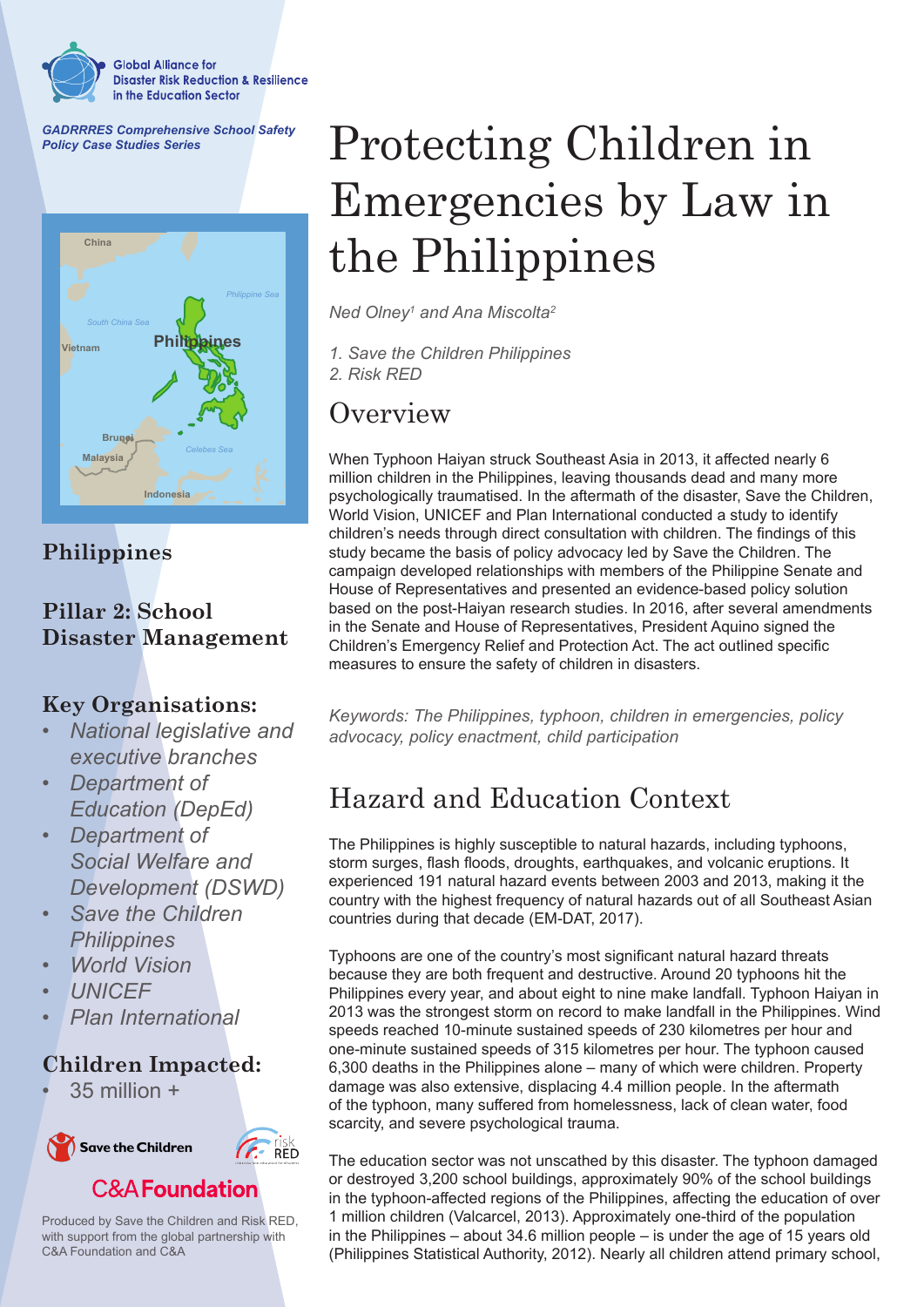though secondary school enrolment is lower at 88.3% (UNESCO Institute for Statistics, 2016).

Typhoon Haiyan caused disorienting impacts to children and youth. The property damage and social disorganisation left by Typhoon Haiyan made educational continuity impossible in certain parts of the Philippines. This disruption left children without social structure or a physical place of belonging, especially in cases where they had lost their home or families. Orphaned or separated children were also highly vulnerable to risks of abuse or trafficking after the typhoon.

National disaster management policy in the Philippines dates back to the establishment of the Civilian Emergency Administration in 1941, which developed policies and plans for emergency response. Presidential Decree 1566 in 1978 established the framework for what is currently known as the National Disaster Risk Reduction Management Council, a council that includes the Department of Education (DepEd). The council is responsible for developing the National Disaster Risk Reduction and Management Framework as well as actions the national and local governments must take to reduce disaster risk and build community resilience (NDRRMC, 2011).

Prior to Typhoon Haiyan, and in agreement with its adoption of the Hyogo Framework for Action 2005–2015, the Philippine government had developed two significant policies in 2010 that addressed disaster risk in the education sector:

- **• The Strategic National Action Plan 2009–2019 for Disaster Risk Reduction** institutionalised disaster risk reduction (DRR) into policies and plans of government agencies at all levels. Among its many provisions, it calls for the mainstreaming of DRR in the education sector, both in terms of developing safe school structures and incorporating DRR education into curricula.
- **• The Philippine Disaster Risk Reduction and Management Act** (Republic Act 10121) mandated government agencies – including the DepEd – integrate DRR and climate change adaptation strategies into their policies and programs. It also mandated the creation of local disaster risk reduction management offices. As part of the Act, the DepEd required its local offices to designate a DRR coordinator to manage the local education sector DRR programmes and cooperate with local NGOs working on DRRrelated initiatives. Through these local offices, the DepEd carried out activities for preparedness and response, including the coordination of preparedness trainings, assistance in post-disaster reconstruction, and development of DRR management plans at the school level.

During the same period, the DepEd also developed a Resource Manual for schools that provided information on disaster planning in schools, and included guidelines for developing evacuation plans and establishing emergency response teams.

Despite the policy advances in 2010 and the involvement of the DepEd in DRR initiatives, the devastation from Typhoon Haiyan showed the gaps in the existing disaster management framework. A year after the typhoon, a 2014 Save the Children policy report found that the national DRR policy framework was unable to properly operate as a whole, despite seemingly robust DRR policies at the level of individual agencies, including the DepEd.

A particular gap was that the national or regional policy had not been implemented at the local level. Many schools had not implemented DepEd DRR policies due to lack of awareness, resources, or will. Many schools had not

#### **Problems:**

- High natural hazard risk.
- Lack of comprehensive policy addressing the wellbeing of children in emergencies.

#### **Goals:**

Support the physical and psychological health of children in emergency situations.

#### **Intervention:**

- Development of comprehensive policy supporting the security and wellbeing of children in emergencies.
- Enactment of the Children's Emergency Relief and Protection Act.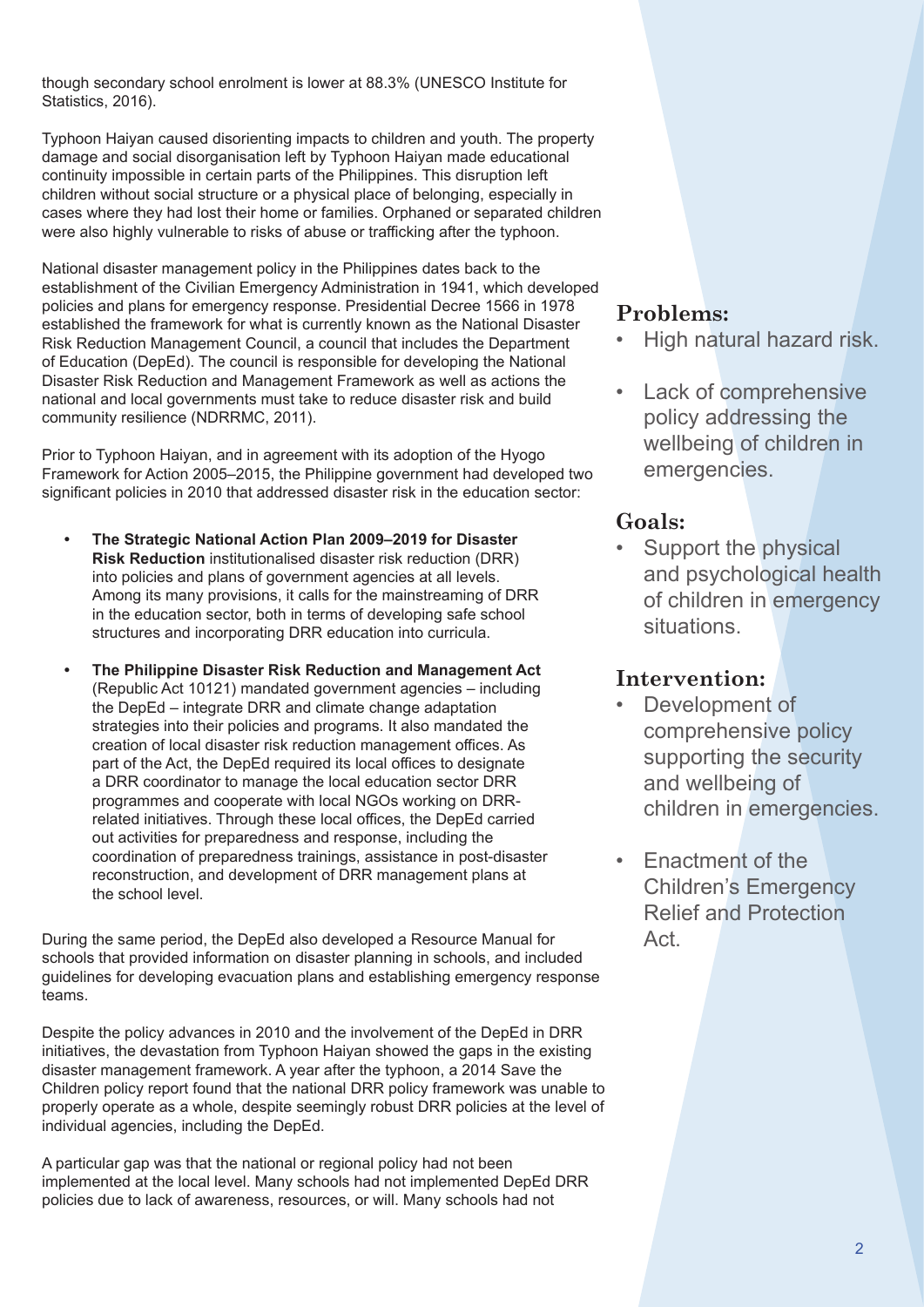*"Classrooms were also often used as evacuation and supply centres, causing further school disruption..."*

accessed the DepEd DRR Resource Manual, which would have provided crucial information for emergency planning and response in schools. The report found that had more policy attention and resources been directed toward child-focused DRR initiatives prior to Typhoon Haiyan, the burden placed on children and the education sector could have been significantly lessened after the disaster (Cooke, 2014).

# Using Evidence to Develop a Child-Centred Emergency Policy

A month after the typhoon struck, Save the Children, World Vision, UNICEF, and Plan International began a study in December 2013 investigating the selfidentified needs of children affected by Typhoon Haiyan. The study assessed 286 children and completed 42 focus group sessions. The purpose of the study was to identify existing weaknesses in the system, with emphasis on those systemic weaknesses that affected children.

The study found that, as of June 2014, over 10,000 children affected by Typhoon Haiyan remained in precarious situations with unstable access to education and health resources. The study identified primary policy gaps and problems during the disaster, including a lack of psychological and social support for children, lack of protections against child abuse and trafficking, loss of birth certificates, and lack of child-specific data collection in post-disaster assessments. Classrooms were also often used as evacuation and supply centres, causing further school disruption.

Based on the results of the study, Save the Children knew it needed to engage in bottom-up policy advocacy to develop a child-centred policy framework that could protect and harness resources for children in disasters. Save the Children wanted to pass a new policy quickly to avoid another major hazard event within the current policy framework, which had failed children in Typhoon Haiyan. The urgency was also to avoid a shift in political leadership that could potentially be unwelcoming to policy change. Save the Children understood that advocacy for policy reform would be most effective after a disaster, when it was still fresh in the minds of citizens and lawmakers.

Save the Children first developed a policy advocacy team, recruiting local staff who were familiar with the language and political nuances. The Advocacy Team further strengthened relationships with Congress by closely collaborating with them in the development of the bill. The team offered DRR workshops to members of Congress on relevant House or Senate committees. Save the Children also provided Congress with copies of research reports detailing the impacts of Typhoon Haiyan on children and current policy assessments in order to build support for policy change. Save the Children developed a draft bill in September 2014 based on the data from the post-Haiyan study and analysis of the existing policy framework, presenting the draft bill to members of the House Children's Welfare Committee. To avoid the problems of many top-down policy interventions, the draft bill was worded carefully, using local phrases and words so that it was easily understood by local policy-makers. Representative Susan Yap authored House Bill 5062, The Children's Emergency Relief and Protection Act, based on the draft bill provided by Save the Children.

House Bill 5062 proposed a comprehensive emergency program to be implemented by the Department of Social Welfare and Development (DSWD), which would provide shelter and basic necessities and services for displaced children and heighten surveillance to prevent post-disaster child abuse and trafficking. The bill would also increase child participation in DRR planning and post-disaster needs assessment, limit use of schools as evacuation centres, and collect child-specific data in order to better understand the impacts disasters **have on children. have on children.**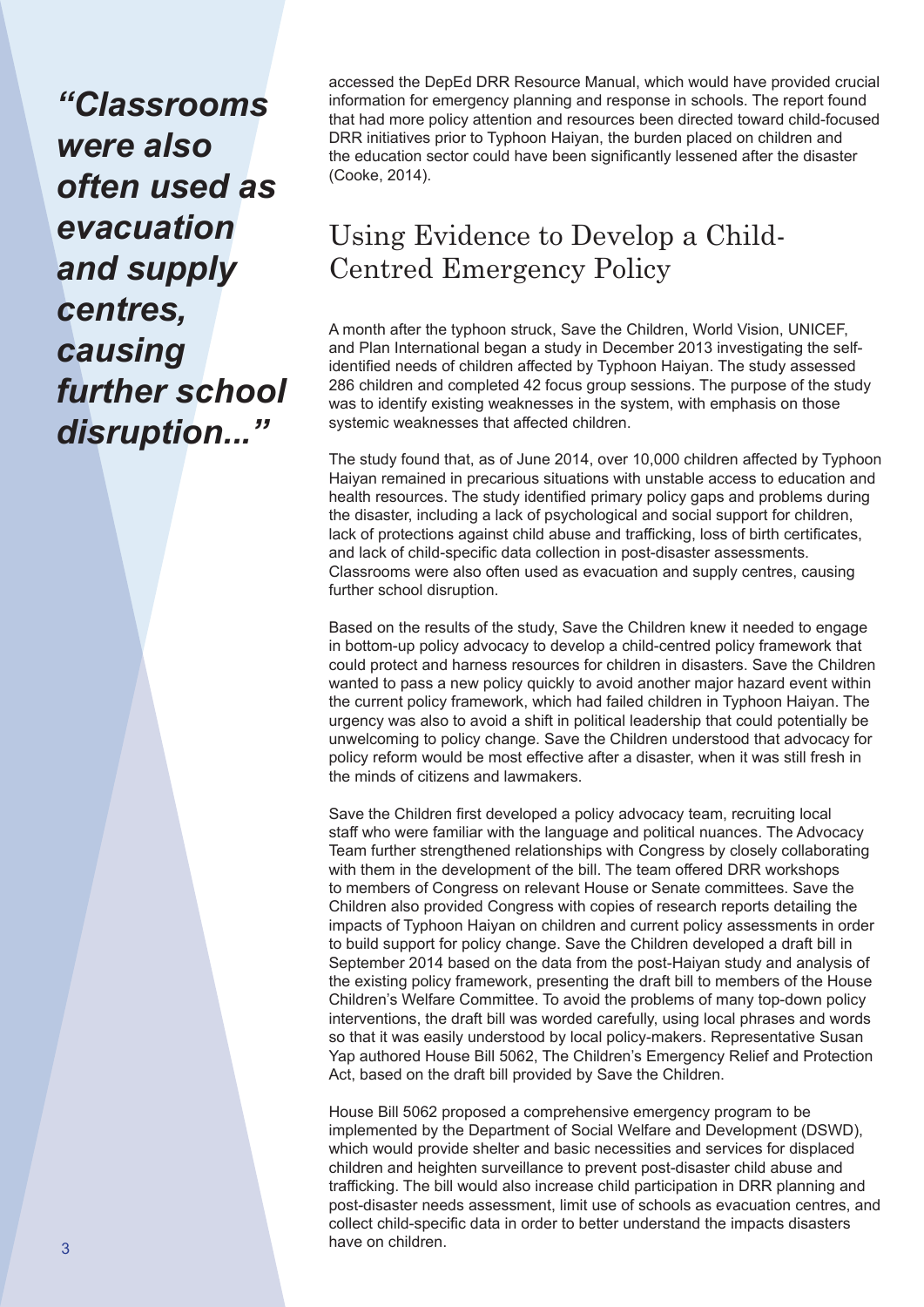Based on suggestions from the House of Representatives, House Bill 5062 was substituted for House Bill 5285, which had 70 co-authors. The Philippines has a two-branched legislature, and bills must be approved in both the House of Representatives and the Senate to become law. House Bill 5285 encountered no opposition and passed on its third reading in the House. The Senate, on the other hand, developed its own Technical Working Group to revise the bill into a more comprehensive version. The revision process lasted over a year. Save the Children's advocacy team attended the working group meetings and provided input and the team was in constant communication with relevant Senators.

To build broad community support, Save the Children engaged in a media campaign and local advocacy initiatives to raise awareness about the bill and increase the push for the passage the bill. Save the Children staff convinced over 30 local government offices in different parts of the country to send position papers supporting the bill to lawmakers. The team gathered 6,000 community signatures in support of the bill, which were presented in Congress, a process that created both top-down and bottom-up support for an intervention to better protect children during disaster.





Figure 1. Save the Children built a strong coalition of advocates, including children and local governments, that encouraged national congressional leaders to enact laws to protect children in emergencies. Source: Save the Children Philippines.

 *"...provide shelter and basic necessities and services for displaced children and heighten surveillance to prevent postdisaster child abuse and trafficking..."*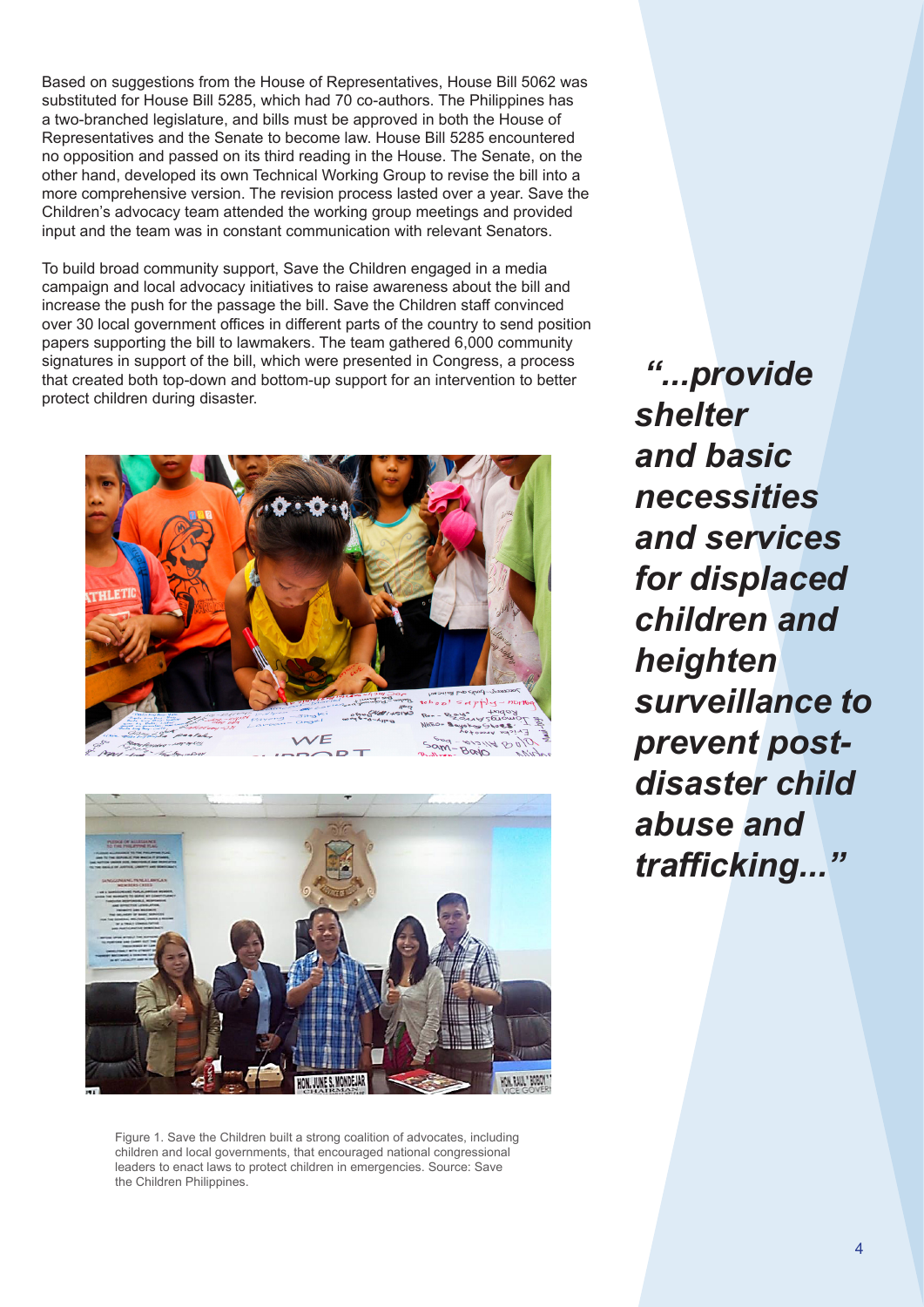#### **Major Impacts:**

Development of legal safeguards for child welfare in emergencies.

#### **Greatest Insights:**

- Consultation of children in the development of the Children's Emergency Relief and Protection Act.
- Building broad coalition of advocates.

#### **What's Next:**

• Ensure the law is fully and properly implemented.

Senate Bill 3034 was eventually passed by the bicameral committee in May 2016, and was signed into law the same month by former President Benigno Aquino as Republic Act 10821: The Children's Emergency Relief and Protection Act. The law took effect on June 7, 2016. As required by the law, the DSWD began drafting its implementing rules and regulations in consultation with Save the Children, the Technical Working Group, other key stakeholders, and most importantly, children. On February 28, 2017, the finalised implementing rules and regulations of the Children's Emergency Relief and Protection Act were signed by Secretaries of a host of departments – the Departments of Social Welfare and Development, Education, Health, Interior and Local Government, and National Defence – as well as by the Philippine Statistics Authority, the Philippine National Police, the Armed Forces of the Philippines, and the Office of Civil Defence. Each signed as a signal of support and compliance. The Save the Children Philippines Country Director signed as a representative of civil society.

# Components of the Children's Emergency Relief and Protection Act

The Children's Emergency Relief and Protection Act directs the DSWD to develop a Comprehensive Emergency Programme for Children. The program will activate upon declaration of a state of calamity or any other emergency situation. DSWD, in coordination with other government agencies, is currently developing this program, with the support of the Save the Children, and expects to have it completed and approved in 2017. As per the law and implementing rules and regulations, eight components will be included in the program:

- establishment of evacuation centres
- establishment of child and women-friendly transitional shelters, and a referral mechanism for orphaned, unaccompanied and separated children
- assurance for immediate delivery of basic necessities and services
- stronger measures to ensure the safety and security of affected children
- delivery of health, medical and nutrition services
- plan of action for prompt resumption of educational services for children
- establishment of child-friendly spaces; and promotion of children's rights.

In order to support a full and accurate implementation of the new law and its accompanying Comprehensive Emergency Program for Children, Save the Children Philippines continues to support the DSWD through a project titled Strengthening Child-Centred DRR and Emergency Response. This project aims to build the institutional capacities of the national and local governments to protect children in emergencies through better inclusion of children in the planning process.